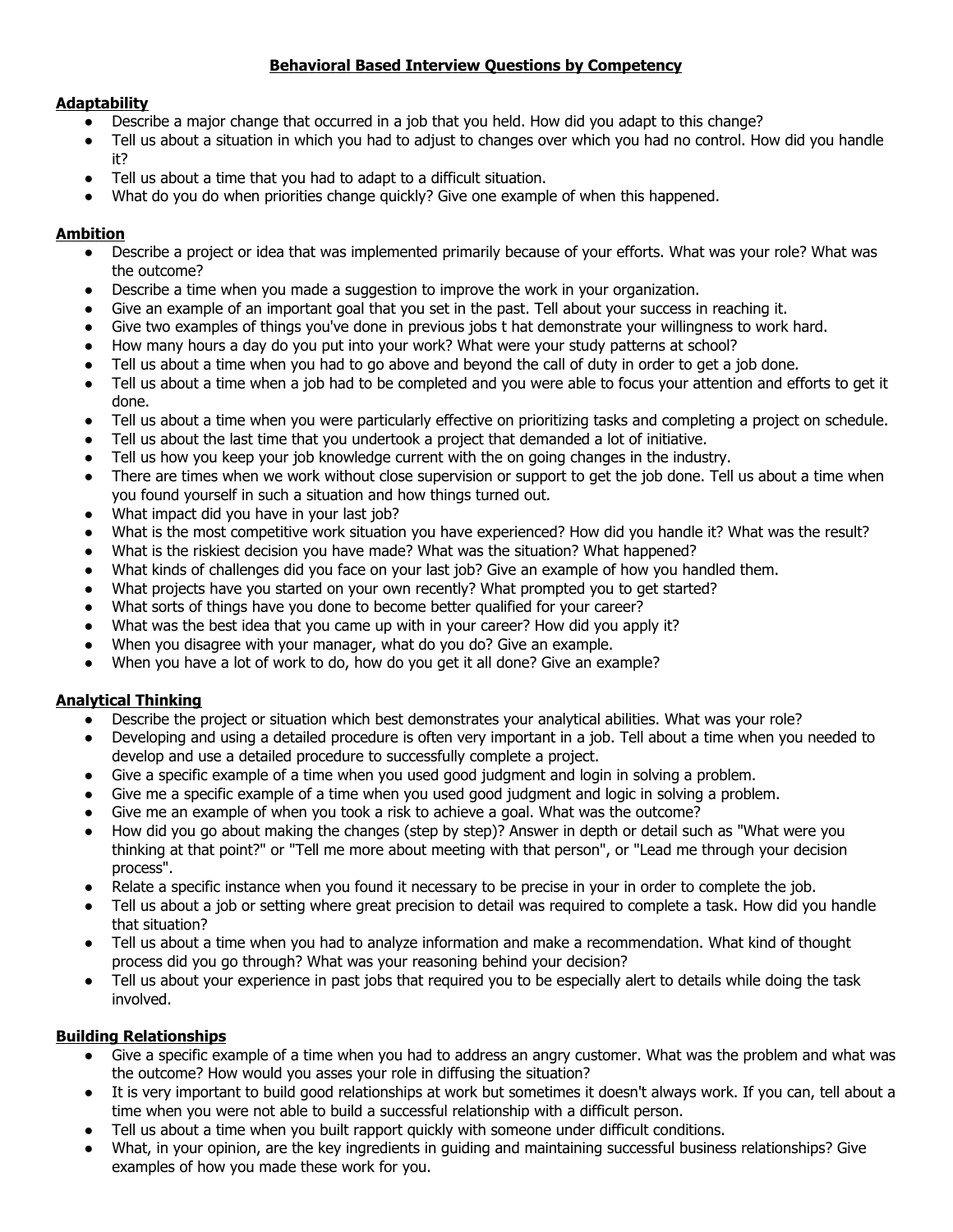## **Business Systems Thinking**

- Describe how your position contributes to your organization's/unit's goals. What are the unit's goals/mission?
- Tell us about a politically complex work situation in which you worked.

## **Caution**

- Have you ever worked in a situation where the rules and guidelines were not clear? Tell me about it. How did you feel about it? How did you react?
- Some people consider themselves to be "big picture people" and others are "detail oriented". Which are you? Give an example of a time when you displayed this.
- Tell us me about a situation when it was important for you to pay attention to details. How did you handle it?
- Tell us me about a time when you demonstrated too much initiative?

## **Communication**

- Describe a situation in which you were able to effectively "read" another person and guide your actions by your understanding of their individual needs or values.
- Describe a situation when you were able to strengthen a relationship by communicating effectively. What made your communication effective?
- Describe a situation where you felt you had not communicated well. How did you correct the situation?
- Describe a time when you were able to effectively communicate a difficult or unpleasant idea to a superior.
- Describe the most significant written document, report or presentation which you had to complete.
- Give me an example of a time when you were able to successfully communicate with another person, even when that individual may not have personally liked you , or vice versa.
- Give me an example of a time when you were able to successfully communicate with another person, even when that individual may not have personally liked you.
- Have you ever had to "sell" an idea to your co-workers or group? How did you do it? Did they "buy" it?
- Have you had to "sell" an idea to your co-workers, classmates or group? How did you do it? Did they "buy" it?
- How do you keep subordinates informed about information that affects their jobs?
- How do you keep your manager informed about what is being done in your work area?
- How do you go about explaining a complex technical problem to a person who does not understand technical jargon? What approach do you take in communicating with people?
- What kinds of communication situations cause you difficulty? Give an example.
- Tell us about a recent successful experience in making a speech or presentation. How did you prepare? What obstacles did you face? How did you handle them?
- Tell us about a time when you and your current/previous supervisor disagreed but you still found a way to get your point across.
- Tell us about a time when you had to present complex information. How did you ensure that the other person understood?
- Tell us about a time when you had to use your verbal communication skills in order to get a point across that was important to you.
- Tell us about a time when you were particularly effective in a talk you gave or a seminar you taught.
- Tell us about an experience in which you had to speak up in order to be sure that other people knew what you thought or felt.
- Tell us me about a situation when you had to speak up (be assertive) in order to get a point across that was important to you.
- Tell us me about a time in which you had to use your written communication skills in order to get an important point across.
- What challenges have occurred while you were coordinating work with other units, departments, and/or divisions?
- What have you done to improve your verbal communication skills?
- How have you persuaded people through a document you prepared?
- What are the most challenging documents you have done? What kinds of proposals have your written?
- What kinds of writing have you done? How do you prepare written communications?

## **Conflict Resolution**

● Describe a time when you took personal accountability for a conflict and initiated contact with the individual(s) involved to explain your actions.

## **Customer Orientation**

● How do you handle problems with customers? Give an example.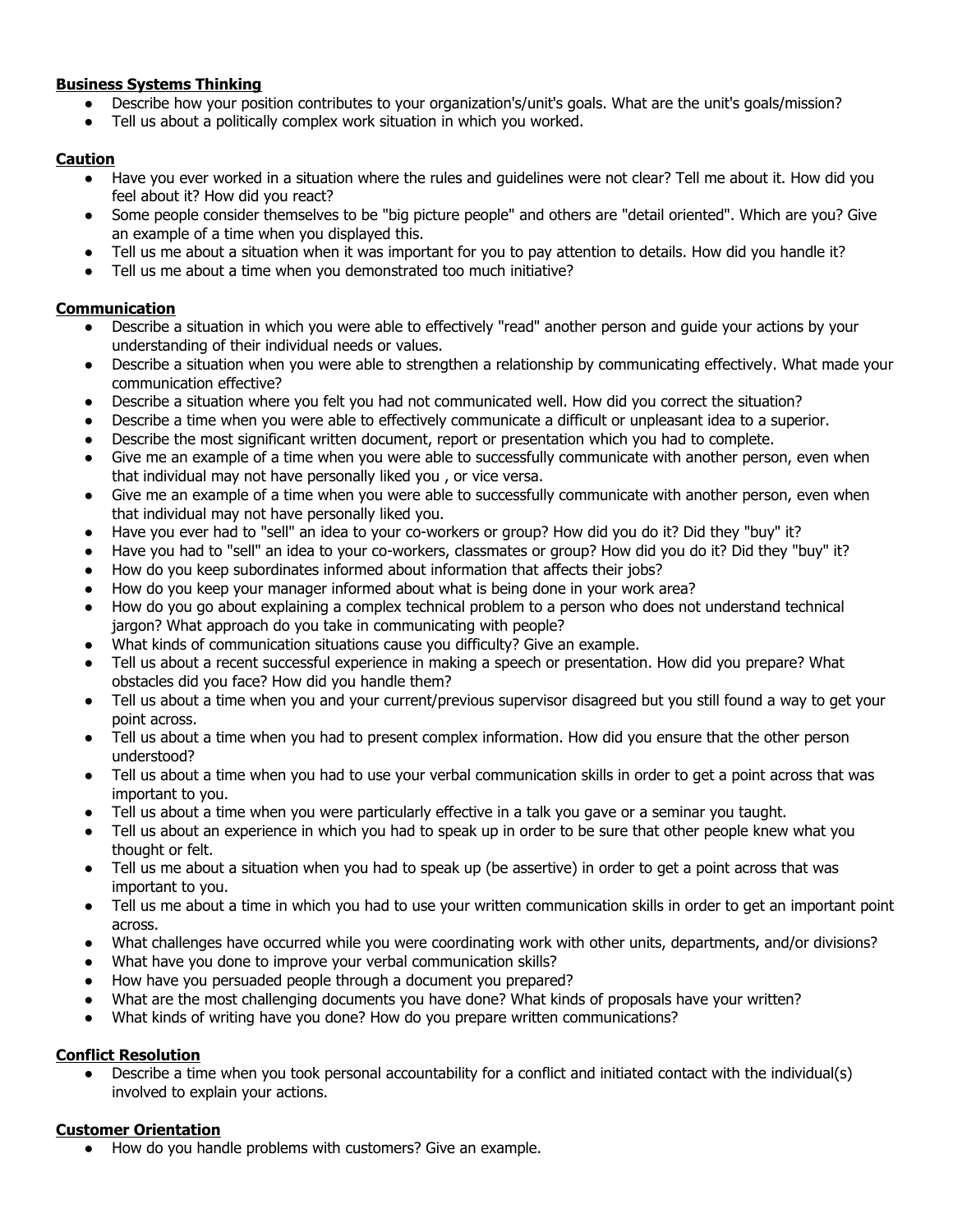- How do you go about establishing rapport with a customer? What have you done to gain their confidence? Give an example.
- What have you done to improve relations with your customers?

# **Decision Making**

- Discuss an important decision you have made regarding a task or project at work. What factors influenced your decision?
- Everyone has made some poor decisions or has done something that just did not turn out right. Has this happened to you? What happened?
- Give an example of a time in which you had to be relatively quick in coming to a decision.
- Give an example of a time in which you had to keep from speaking or not finish a task because you did not have enough information to come to a good decision. Give an example of a time when there was a decision to be made and procedures were not in place?
- Give an example of a time when you had to be relatively quick in coming to a decision.
- Give me an example of a time when you had to keep from speaking or making a decision because you did not have enough information.
- How did you go about deciding what strategy to employ when dealing with a difficult customer?
- How do you go about developing I information to make a decision? Give an example.
- How do you involve your manager and/or others when you make a decision?
- How have you gone about making important decisions?
- How quickly do you make decisions? Give an example.
- In a current job task, what steps do you go through to ensure your decisions are correct/effective?
- Tell us about a time when you had to defend a decision you made even though other important people were opposed to your decision.
- What kind of decisions do you make rapidly? What kind takes more time? Give examples.
- What kinds of problems have you had coordinating technical projects? How did you solve t hem?
- What was your most difficult decision in the last 6 months? What made it difficult?
- When you have to make a highly technical decision, how do you go about doing it?

# **Delegation**

- Do you consider yourself a macro or micro manager? How do you delegate?
- How do you make the decision to delegate work?
- Tell us how you go about delegating work?
- What was the biggest mistake you have had when delegating work? The biggest success?

# **Detail-Oriented**

- Describe a situation where you had the option to leave the details to others or you could take care of them yourself.
- Do prefer to work with the "big picture" or the "details" of a situation? Give me an example of an experience that illustrates your preference.
- Have the jobs you held in the past required little attention, moderate attention, or a great deal of attention to detail? Give me an example of a situation that illustrates this requirement.
- Tell us about a difficult experience you had in working with details.
- Tell us about a situation where attention to detail was either important or unimportant in accomplishing an assigned task.

## **Employee Development**

● Tell us about a training program that you have developed or enhanced.

# **Evaluating Alternatives**

- Have you ever had a situation where you had a number of alternatives to choose from? How did you go about choosing one?
- How did you assemble the information?
- How did you review the information? What process did you follow to reach a conclusion?
- What alternatives did you develop?
- $\bullet$  What are some of the major decisions you have made over the past (6, 12, 18) months?
- What kinds of decisions are most difficult for you? Describe one?
- Who made the decision?

## **Flexibility**

● Have you ever had a subordinate whose performance was consistently marginal? What did you do?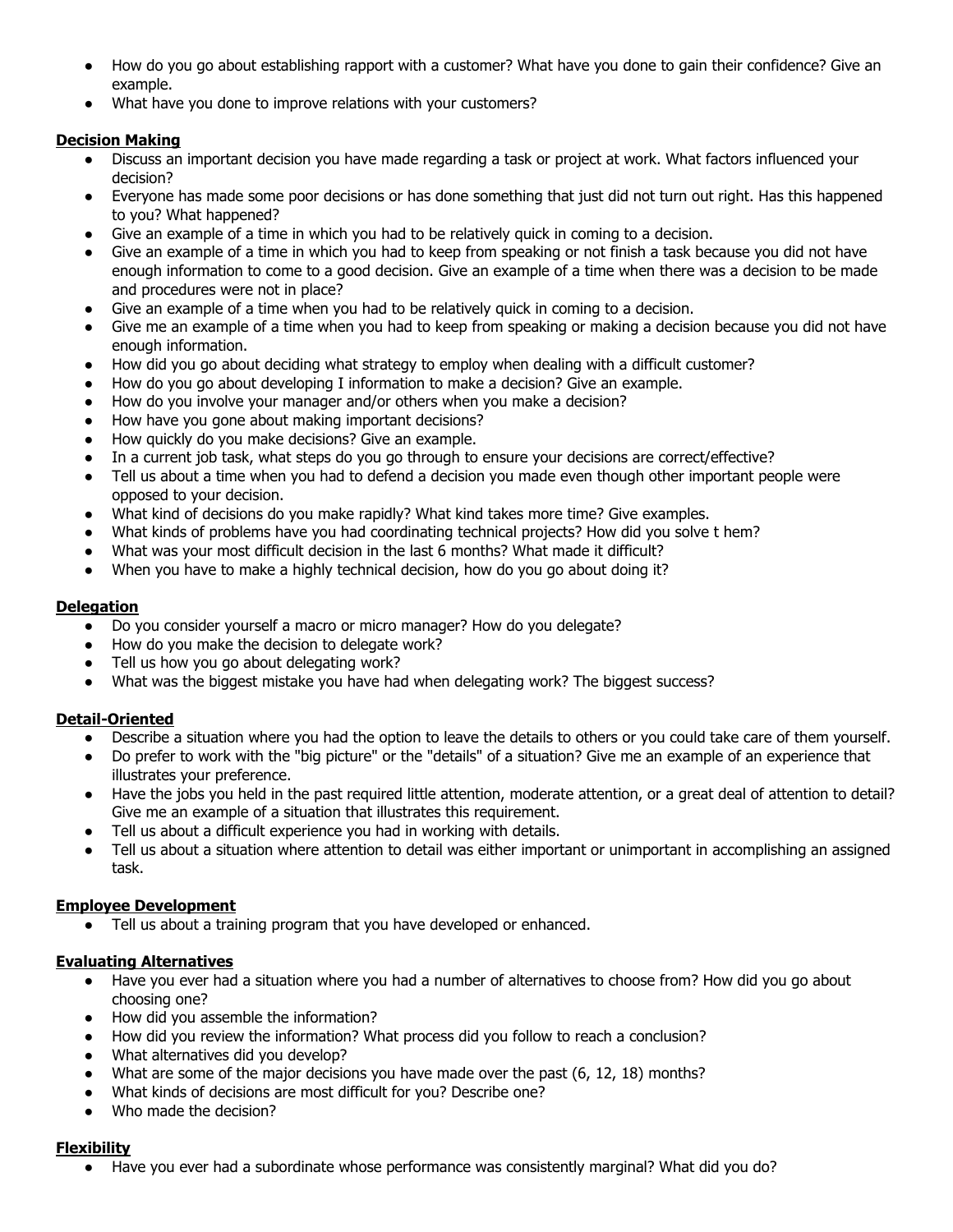- How have you adjusted your style when it was not meeting the objectives and/or people were not responding correctly?
- What do you do when you are faced with an obstacle to an important project? Give an example.
- When you have difficulty persuading someone to your point of view, what do you do? Give an example.

# **Follow-up and Control**

- How did you keep track of delegated assignments?
- How do you evaluate the productivity/effectiveness of your subordinates?
- How do you get data for performance reviews?
- How do you keep track of what your subordinates are doing?
- What administrative paperwork do you have? Is it useful? Why/why not?

## **Initiative**

- Give me an example of when you had to go above and beyond the call of duty in order to get a job done.
- Give me examples of projects/tasks you started on your own.
- Give some instances in which you anticipated problems and were able to influence a new direction.
- How did you get work assignments at your most recent employer?
- What changes did you develop at your most recent employer?
- What kinds of things really get your excited?
- What sorts of projects did you generate that required you to go beyond your job description?
- What sorts of things did you do at school that were beyond expectations?

# **Interpersonal Skills**

- Describe a recent unpopular decision you made and what the result was.
- Describe a recent unpopular decision you made and what the result was.
- Describe a situation in which you were able to effectively "read" another person and guide your actions by your understanding of their needs and values.
- Tell us about the most difficult or frustrating individual that you've ever had to work with, and how you managed to work with them.
- What have you done in past situations to contribute toward a teamwork environment?
- What have you done in the past to contribute toward a teamwork environment?

# **Innovation**

- Can you think of a situation where innovation was required at work? What did you do in this situation?
- Describe a situation when you demonstrated initiative and took action without waiting for direction. What was the outcome?
- Describe a time when you came up with a creative solution/idea/project/report to a problem in your past work.
- Describe something that you have implemented at work. What were the steps used to implement this?
- Describe the most creative workrelated project which you have carried out.
- Give me an example of when you took a risk to achieve a goal. What was the outcome?
- Sometimes it is essential that we break out of the routine, standardized way of doing things in order to complete the task. Give an example of when you were able to successfully develop such a new approach.
- Tell us about a problem that you solved in a unique or unusual way. What was the outcome? Were you satisfied with it?
- Tell us about a suggestion you made to improve the way job processes/operations worked. What was the result?
- There are many jobs in which well-established methods are typically followed. Give a specific example of a time when you tried some other method to do the job.
- There are many jobs that require creative or innovative thinking. Give an example of when you had such a job and how you handled it.
- What have been some of your most creative ideas?
- What innovative procedures have you developed? How did you develop them? Who was involved? Where did the ideas come from?
- What new or unusual ideas have you developed on your job? How did you develop them? What was the result? Did you implement them?
- When was the last time that you thought "outside of the box" and how did you do it?

# **Integrity**

- Describe a time when you were asked to keep information confidential.
- Give examples of how you have acted with integrity in your job/work relationship.
- If you can, tell about a time when your trustworthiness was challenged. How did you react/respond?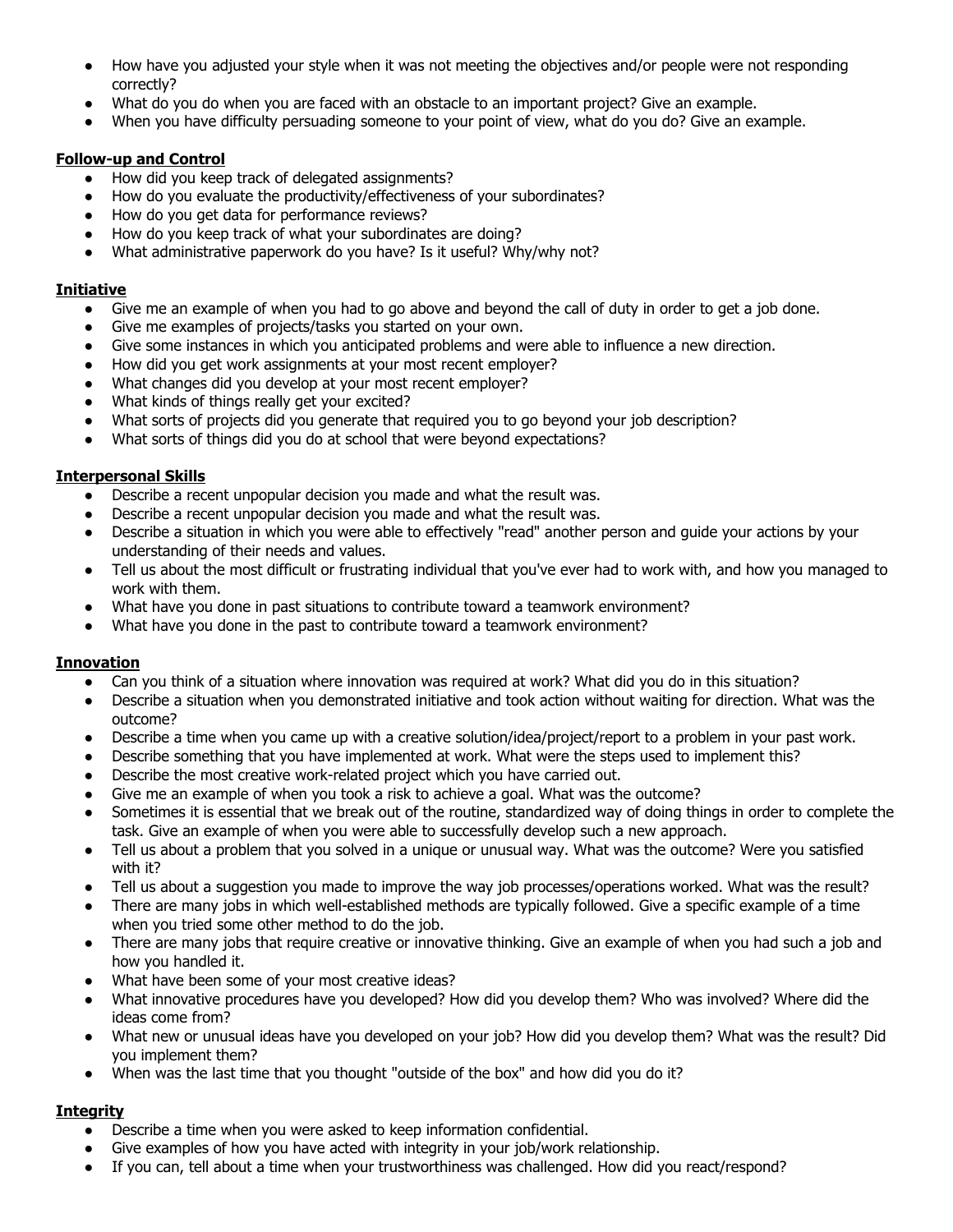- On occasion we are confronted by dishonesty in the workplace. Tell about such an occurrence and how you handled it.
- Tell us about a specific time when you had to handle a tough problem which challenged fairness or ethnical issues.
- Trust requires personal accountability. Can you tell about a time when you chose to trust someone? What was the outcome?

# **Introducing Change**

- Have you ever had to introduce a policy change to your work group? How did you do it?
- Have you ever met resistance when implementing a new idea or policy to a work group? How did you deal with it? What happened?
- When is the last time you had to introduce a new idea or procedure to people on this job? How did you do it?

## **Leadership**

- Give an example of a time in which you felt you were able to build motivation in your co-workers or subordinates at work.
- Give an example of your ability to build motivation in your co-workers, classmates, and even if on a volunteer committee.
- Have you ever had difficulty getting others to accept your ideas? What was your approach? Did it work?
- Have you ever been a member of a group where two of the members did not work well together? What did you do to get them to do so?
- What is the toughest group that you have had to get cooperation from?
- What is the toughest group that you have had to get cooperation from? Describe how you handled it. What was the outcome?

# **Listening**

- Give an example of a time when you made a mistake because you did not listen well to what someone had to say.
- How often do you have to rely on information you have gathered from others when talking to them? What kinds of problems have you had? What happened?
- What do you do to show people that you are listing to them?
- When is listening important on your job? When is listening difficult?

## **Motivating Others**

- Have you ever had a subordinate whose work was always marginal? How did you deal with that person? What happened?
- How do you deal with people whose work exceeds your expectations?
- How do you get subordinates to produce at a high level? Give an example.
- How do you get subordinates to work at their peak potential? Give an example.
- How do you manage cross-functional teams?

## **Motivation**

- Describe a situation when you were able to have a positive influence on the actions of others.
- Give an example of a time when you went above and beyond the call of duty.
- Give me an example of a time when you went above and beyond the call of duty.
- How would you define "success" for someone in your chosen career?
- Tell us me about an important goal that you set in the past. Were you successful? Why?

## **Negotiating**

- Describe the most challenging negotiation in which you were involved. What did you do? What were the results for you? What were the results for the other party?
- Have you ever been in a situation where you had to bargain with someone? How did you feel about this? What did you do? Give an example.
- How did you prepare for it?
- How did you present your position?
- How did you resolve it?
- Tell us about the last time you had to negotiate with someone. What was the most difficult part?

## **Organizational**

- Describe a time when you had to make a difficult choice between your personal and professional life.
- Give me an example of a project that best describes your organizational skills.
- How do you decide what gets top priority when scheduling your time?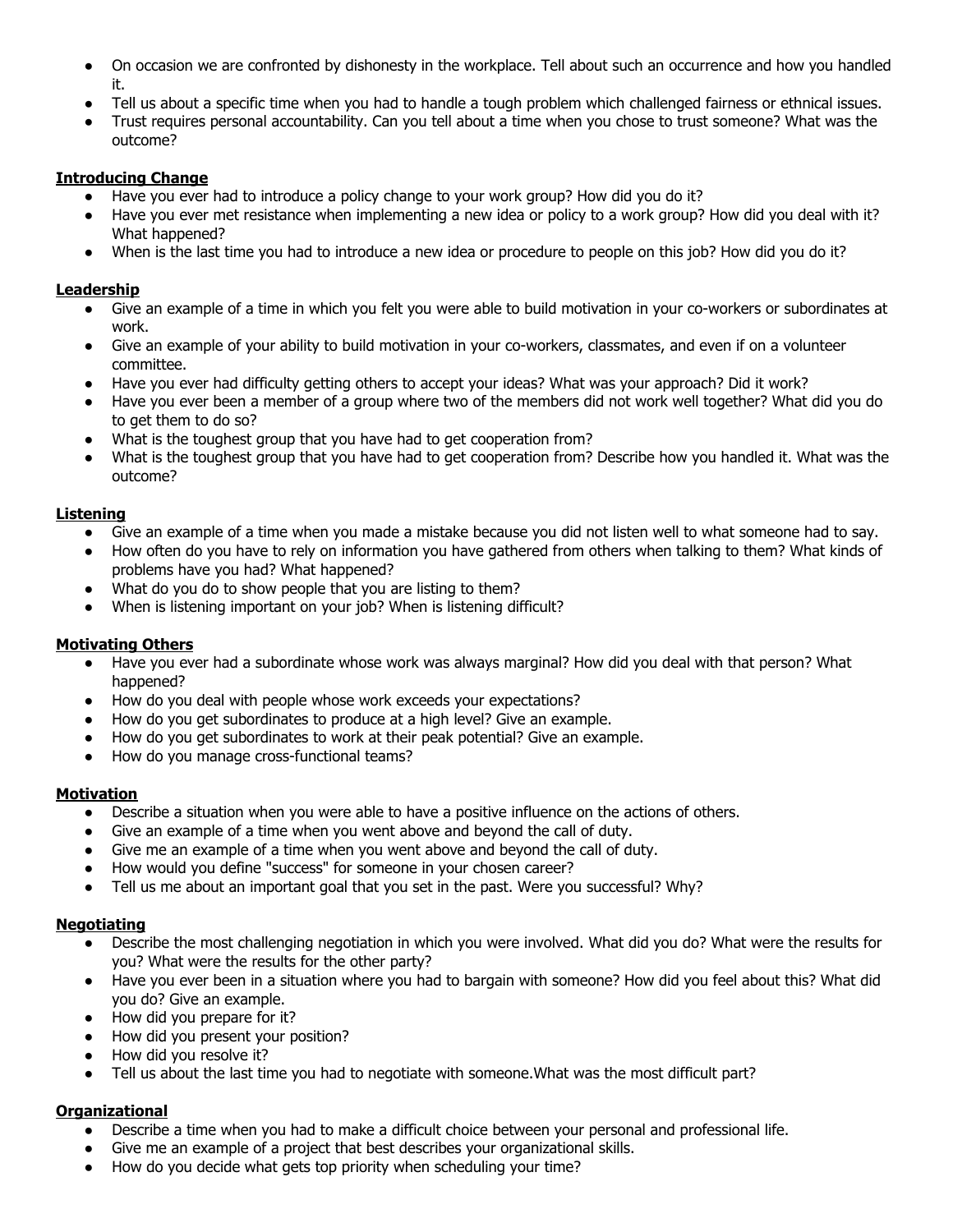What do you do when your schedule is suddenly interrupted? Give an example.

# **Performance Management**

- Give an example of a time when you helped a staff member accept change and make the necessary adjustments to move forward. What were the change/transition skills that you used.
- Give an example of how you have been successful at empowering either a person or a group of people into accomplishing a task.
- How do you handle a subordinate whose work is not up to expectations?
- How do you coach a subordinate to develop a new skill?
- How do you handle performance reviews? Tell me about a difficult one.
- How often do you discuss a subordinate's performance with him/her? Give an example.
- Tell us about a specific development plan that you created and carried out with one or more of your employees. What was the specific situation? What were the components of the development plan? What was the outcome?
- Tell us about a time when you had to take disciplinary action with someone you supervised.
- Tell us about a time when you had to tell a staff member that you were dissatisfied with his or her work.
- Tell us about a time when you had to use your authority to get something done. Where there any negative consequences?
- There are times when people need extra help. Give an example of when you were able to provide that support to a person with whom you worked.
- What have you done to develop the skills of your staff?
- When do you give positive feedback to people? Tell me about the last time you did. Give an example of how you handle the need for constructive criticism with a subordinate or peer.

## **Personal Effectiveness**

- Give an example of a situation where others were intense but you were able to maintain your composure.
- It is important to maintain a positive attitude at work when you have other things on your mind. Give a specific example of when you were able to do that.
- Keeping others informed of your progress/actions helps them fell comfortable. Tell your methods for keeping your supervisor advised of the status on projects.
- Tell us about a recent job or experience that you would describe as a real learning experience? What did you learn from the job or experience?
- Tell us about a time when you took responsibility for an error and were held personally accountable.
- Tell us about a time when your supervisor criticized your work. How did you respond?
- Tell us about some demanding situations in which you managed to remain calm and composed.
- There are times when we are placed under extreme pressure on the job. Tell about a time when you were under such pressure and how you handled it.
- What have you done to further your own professional development in the past 5 years.
- When you have been made aware of, or have discovered for yourself, a problem in your work performance, what was your course of action? Can you give an example?

# **Persuasion**

- Describe a situation in which you were able to positively influence the actions of others in a desired direction.
- Describe a situation where you were able to use persuasion to successfully convince someone to see things your way.
- Describe a time when you were able to convince a skeptical or resistant customer to purchase a project or utilize your services.
- Have you ever had to persuade a group to accept a proposal or idea? How did you go about doing it? What was the result?
- Have you ever had to persuade a peer or manager to accept an idea that you knew they would not like? Describe the resistance you met and how you overcame it.
- How do you get a peer or colleague to accept one of your ideas?
- In selling an idea, it is sometimes useful to use metaphors, analogies, or stories to make your point. Give a recent example of when you were able to successfully do that.
- Tell us about a time when you had to convince someone in authority about your ideas. How did it work out?
- Tell us about a time when you used facts and reason to persuade someone to accept your recommendation.
- Tell us about a time when you used your leadership ability to gain support for what initially had strong opposition.
- Tell us about a time when you were able to successfully influence another person.

## **Planning and Organization**

● Describe how you develop a project team's goals and project plan?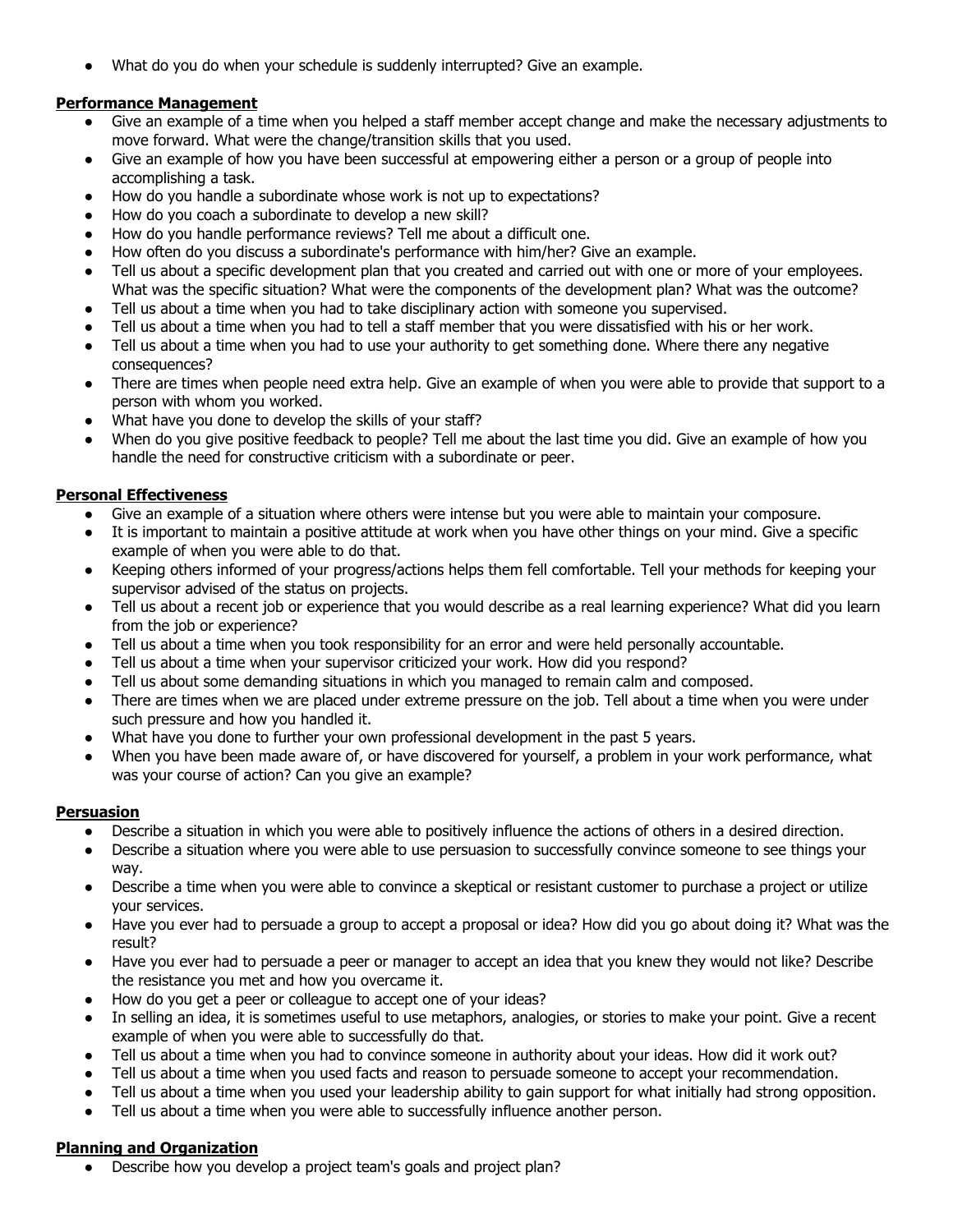- How do you schedule your time? Set priorities? How do you handle doing twenty things at once?
- What do you do when your time schedule or project plan is upset by unforeseen circumstances? Give an example.
- What have you done in order to be effective with your organization and planning?

# **Presentation**

- How do you prepare for a presentation to a group of technical experts in your field?
- How would you describe your presentation style?
- Tell us about the most effective presentation you have made. What was the topic? What made it difficult? How did you handle it?
- What kinds of oral presentations have you made? How did you prepare for them? What challenges did you have?

# **Problem Solving**

- Describe the most difficult working relationship you've had with an individual. What specific actions did you take to improve the relationship? What was the outcome?
- Give me an example of a situation where you had difficulties with a team member. What, if anything, did you do to resolve the difficulties?
- Have you ever been caught unaware by a problem or obstacles that you had not foreseen? What happened?
- Tell us about a time when you did something completely different from the plan and/or assignment. Why? What happened?
- What are some of the problems you have faced; such as between business development and project leaders, between one department and another, between you and your peers? How did you recognize that they were there?
- When was the last time something came up in a meeting that was not covered in the plan? What did you do? What were the results of your judgment?

# **Problem Resolution**

- Describe a situation where you had a conflict with another individual, and how you dealt with it. What was the outcome? How do you feel about it?
- Describe a time in which you were faced with problems or stresses which tested your coping skills. What did you do?
- Describe a time when you facilitated a creative solution to a problem between two employees.
- Give a specific example of a time when you used good judgment and logic in solving a problem.
- Give an example of a problem which you faced on any job that you have had and tell how you went about solving it.
- Give an example of when you "went to the source" to address a conflict. Do you feel trust levels were improved as a result?
- Problems occur in almost all work relationships. Describe a time when you had to cope with the resentment or hostility of a subordinate or co-worker.
- Some problems require developing a unique approach. Tell about a time when you were able to develop a different problem-solving approach.
- Sometimes the only way to resolve a defense or conflict is through negotiation and compromise. Tell about a time when you were able to resolve a difficult situation by finding some common ground.
- Sometimes we need to remain calm on the outside when we are really upset on the inside. Give an example of a time that this happened to you.
- Tell us about a recent success you had with an especially difficult employee/co-worker.
- Tell us about a situation in which you had to separate the person from the issue when working to resolve issues.
- Tell us about a time when you identified a potential problem and resolved the situation before it became serious.
- There is more than one way to solve a problem. Give an example from your recent work experience that would illustrate this.

## **Project Management**

- Tell us about a time when you influenced the outcome of a project by taking a leadership role.
- Using a specific example of a project, tell how you kept those involved informed of the progress.

# **Relate Well**

- Describe a situation where you had to use conflict management skills.
- Describe a situation where you had to use confrontation skills.
- Give me an example of a time when a company policy or action hurt people. What, if anything, did you do to mitigate the negative consequences to people?
- How do you typically deal with conflict? Can you give me an example?
- Tell us about a time when you were forced to make an unpopular decision.
- What would your co-workers (or staff) stay is the most frustrating thing about your communications with them?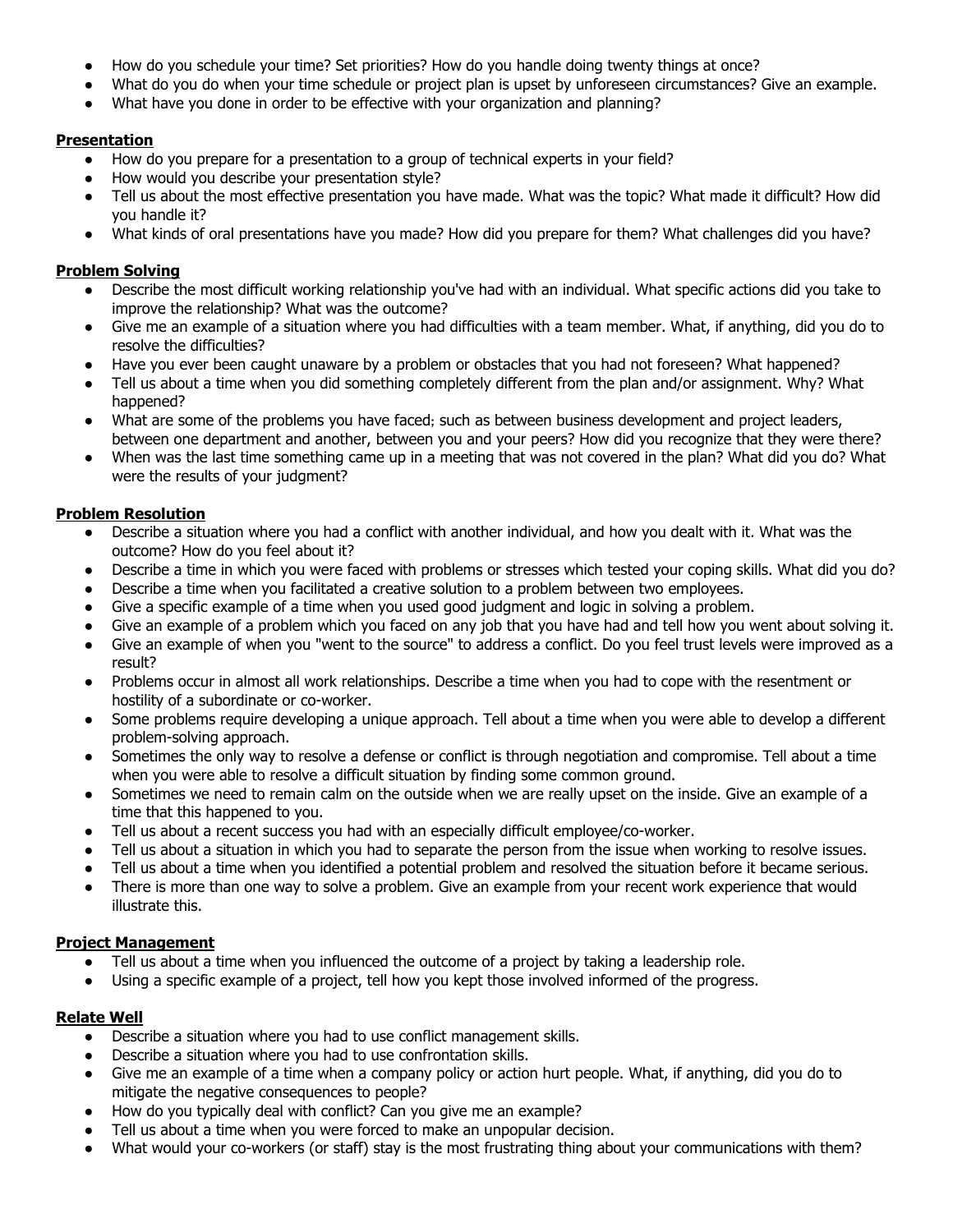## **Removing Obstacles**

- Have you ever dealt with a situation where communications were poor? Where there was a lack of cooperation? Lack of trust? How did you handle these situations?
- What do you do when a subordinate comes to you with a challenge?
- What have you done to help your subordinates to be more productive?
- What have you done to make sure that your subordinates can be productive? Give an example.

#### **Resolving Conflict**

- Have you ever been in a situation where you had to settle an argument between two friends (or people you knew)? What did you do? What was the result?
- Have you ever had to settle conflict between two people on the job? What was the situation and what did you do?
- Tell us about a time when you had to help two peers settle a dispute. How did you go about identifying the issues? What did you do? What was the result?

#### **Resource Management**

• Tell us about a time when you organized or planned an event that was very successful.

#### **Sales**

- Describe how you prepare for a sales call for a new client.
- How do you go about making cold calls?
- How have your sales skills improved over the past three years.
- Tell us about your most difficult sales experience.
- Tell us about your sales volume over the past three years. What have you done to influence it?

#### **Scheduling**

- Describe the most difficult scheduling problem you have faced.
- How did you assign priorities to jobs?
- How did you go about making job assignments?
- When all have been over-loaded, how do your people meet job assignments?

#### **Self Assessment**

- Can you recall a time when you were less than pleased with your performance?
- Describe a situation in which you were able to use persuasion to successfully convince someone to see things your way.
- Give me a specific occasion in which you conformed to a policy with which you did not agree.
- Give me an example of an important goal that you h ad set in the past and tell me about your success in reaching it.
- If there were one area you've always wanted to improve upon, what would that be?
- In what ways are you trying to improve yourself?
- Tell us about a time when you had to go above and beyond the call of duty in order to get a job done.
- What do you consider to be your professional strengths? Give me a specific example using this attribute in the workplace.
- What goal have you set for yourself that you have successfully achieved?
- What was the most useful criticism you ever received?

#### **Selecting and Developing People**

- How do you coach an employee in completing a new assignment?
- What have you done to develop your subordinates? Give an example.
- What have you done to improve the skills of your subordinates?
- What was your biggest mistake in hiring someone? What happened? How did you deal with the situation?
- What was your biggest success in hiring someone? What did you do?

#### **Setting Goals**

- Did you have a strategic plan? How was it developed? How did you communicate it to the rest of your staff?
- How do you communicate goals to subordinates? Give an example.
- How do you involve people in developing your unit's goals? Give an example.
- What company plans have you developed? Which ones have you reached? How did you reach them? Which have you missed? Why did you miss them?
- What goals did you miss? Why did you miss them?
- What goals have you met? What did you do to meet them?
- What were your annual goals at your most current employer? How did you develop these goals?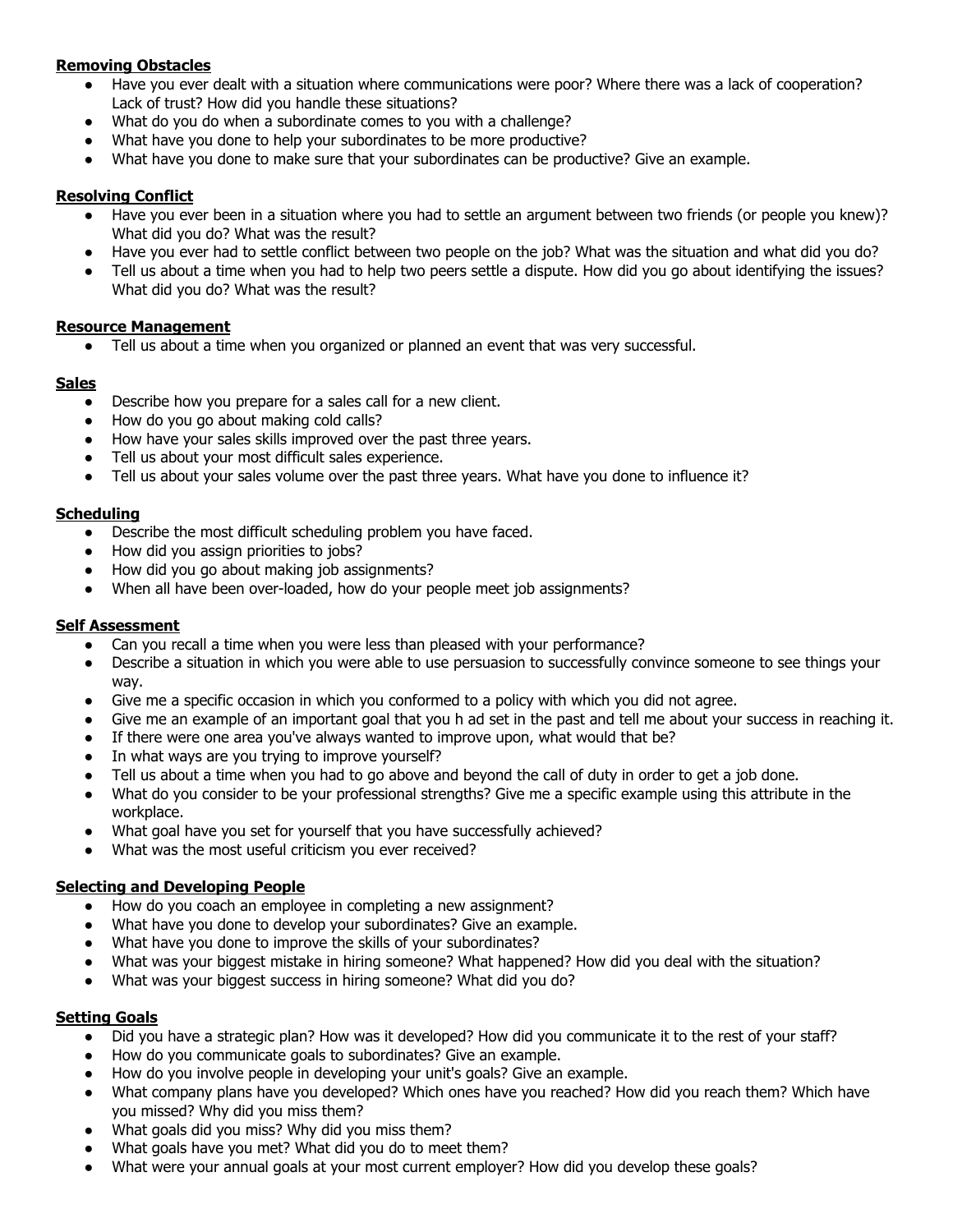What were your long-range plans at your most recent employer? What was our role in developing them?

# **Setting Performance Standards**

- How do you go about setting goals with subordinates? How do you involve them in this process?
- How do you let subordinates know what you expect of them?
- What performance standards do you have for your unit? How have you communicated them to your subordinates?

# **Setting Priorities**

- Have you ever been overloaded with work? How do you keep track of work so that it gets done on time?
- How do you manage your time?
- How do you schedule your time?
- When given an important assignment, how do you approach it?

# **Sound Judgment**

- Describe a situation when you had to exercise a significant amount of self-control.
- Give me an example of a time in which you had to be relatively quick in coming to a decision.
- Give me an example of when you were able to meet the personal and professional demands in your life yet still maintained a healthy balance.
- Give me an example of when you were responsible for an error or mistake. What was the outcome? What, if anything, would you do differently?
- If you were interviewing for this position what would you be looking for in the applicants?
- We work with a great deal of confidential information. Describe how you would have handled sensitive information in a past work experience. What strategies would you utilize to maintain confidentiality when pressured by others?
- When have you had to produce results without sufficient guidelines? Give an example.

# **Strategic Planning**

- Describe what steps/methods you have used to define/identify a vision for your unit/position.
- How do you see your job relating to the overall goals of the organization?
- In your current or former position, what were your long and short-term goals?
- Tell us about a time when you anticipated the future and made changes to current responsibilities/operations to meet future needs.

# **Stress Management**

- How did you react when faced with constant time pressure? Give an example.
- People react differently when job demands are constantly changing; how do you react?
- What kind of events cause you stress on the job?
- What was the most stressful situation you have faced? How did you deal with it?

## **Teamwork**

- Describe a situation in which you had to arrive at a compromise or help others to compromise. What was your role? What steps did you take? What was the end result?
- Describe a team experience you found disappointing. What would you have done to prevent this?
- Describe a team experience you found rewarding.
- Describe the types of teams you've been involved with. What were your roles?
- Describe your leadership style and give an example of a situation when you successfully led a group.
- Give an example of how you have been successful at empowering a group of people in accomplishing a task.
- Give an example of how you worked effectively with people to accomplish an important result.
- Have you ever been a project leader? Give examples of problems you experienced and how you reacted.
- Have you ever been in a position where you had to lead a group of peers? How did you handle it?
- Have you ever participated in a task group? What was your role? How did you contribute?
- Please give your best example of working cooperatively as a team member to accomplish an important goal. What was the goal or objective? To what extent did you interact with others on this project?
- Some people work best as part of a group others prefer the role of individual contributor. How would you describe yourself? Give an example of a situation where you felt you were most effective.
- Tell us about a time that you had to work on a team that did not get along. What happened? What role did you take? What was the result?
- Tell us about a work experience where you had to work closely with others. How did it go? How did you overcome any difficulties?
- Tell us about the most difficult challenge you faced in trying to work cooperatively with someone who did not share the same ideas? What was your role in achieving the work objective?